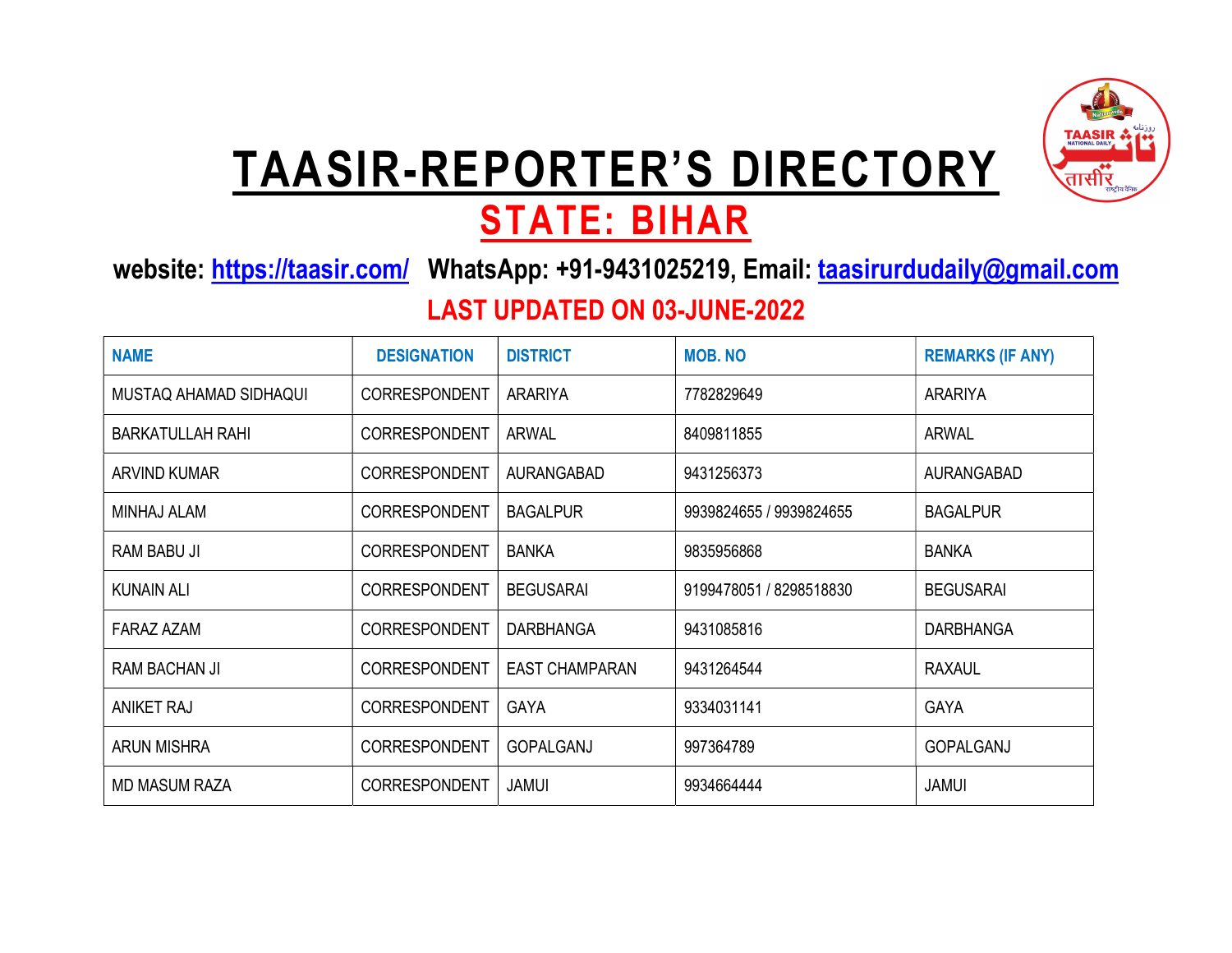| <b>MD AKIL AHMAD</b>   | CORRESPONDENT        | <b>JEHANNABAD</b>        | 8804868885              | <b>JAHANABAD</b>       |
|------------------------|----------------------|--------------------------|-------------------------|------------------------|
| ARVIND KUMAR SINGH     | <b>CORRESPONDENT</b> | <b>KAIMUR</b>            | 8825105898              | <b>BHABHUA</b>         |
| <b>OMAR MURSHEED</b>   | CORRESPONDENT        | <b>KATIHAR</b>           | 8434826822              | <b>KATIHAR</b>         |
| <b>SAMBHU JI</b>       | <b>CORRESPONDENT</b> | <b>KHAGARIA</b>          | 9430067805              | <b>KHAGARIA</b>        |
| ALI RAZA SIDDIQUI      | CORRESPONDENT        | KISHANGANJ               | 9431658393              | KISHANGANJ             |
| <b>SALIK IMAM</b>      | CORRESPONDENT        | <b>MADHEPURA/SAHARSA</b> | 6206171220              | MADHEPURA/SAHARSA      |
| <b>MD KARIMULLA</b>    | <b>CORRESPONDENT</b> | <b>MADHUBANI</b>         | 8002279787 / 7004247979 | <b>MADHUBANI</b>       |
| <b>GUDDU KUMAR</b>     | CORRESPONDENT        | <b>MUNGER</b>            | 8210577907              | <b>MUNGER</b>          |
| <b>MD SULTAN</b>       | <b>CORRESPONDENT</b> | <b>MUZAFFARPUR</b>       | 6201742128              | <b>MUZAFFARPUR</b>     |
| <b>MD DANISH</b>       | <b>CORRESPONDENT</b> | <b>NALANDA</b>           | 8863824741              | <b>BIHARSHARIF</b>     |
| SUDHIR PRASAD SINGH    | CORRESPONDENT        | <b>NAWADA</b>            | 9334284501              | <b>NAWADA</b>          |
| PRAOD KUMAR PATHAK     | <b>CORRESPONDENT</b> | <b>PATNA</b>             | 9572340480              | <b>CENTRAL PATNA</b>   |
| <b>SHOAIB QURAISHI</b> | <b>CORRESPONDENT</b> | <b>PATNA</b>             | 9308252310              | <b>DANAPUR KHAGAUL</b> |
| <b>ZULQARNAIN</b>      | <b>CORRESPONDENT</b> | <b>PATNA</b>             | 9304292672              | PATNA CITY             |
| <b>MD SERAJUDDIN</b>   | CORRESPONDENT        | <b>PATNA</b>             | 7765953961 / 9507686415 | SULTANGANJ             |
| PERWAIZ ALAM           | CORRESPONDENT        | <b>PATNA</b>             | 9631746953              | PHULWARISHARIF         |
| <b>ITKHAR ALAM</b>     | <b>CORRESPONDENT</b> | <b>PURNIA</b>            | 9523772700              | <b>P[URNIA</b>         |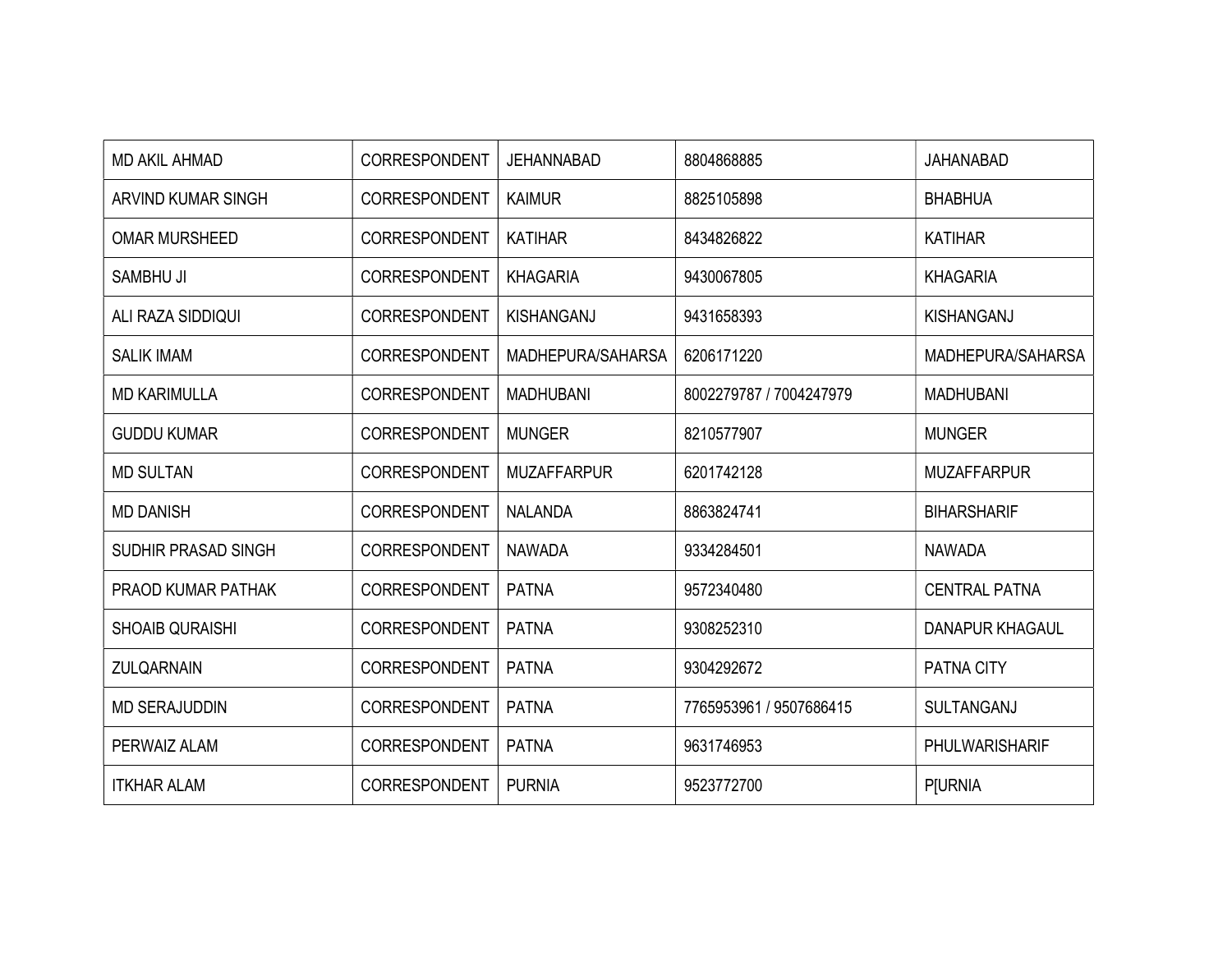| ANJUM AKHTAR            | <b>CORRESPONDENT</b> | <b>ROHTAS</b>         | 8271122638              | <b>ROTAS</b>        |
|-------------------------|----------------------|-----------------------|-------------------------|---------------------|
| SALIK IMAM              | <b>CORRESPONDENT</b> | <b>SAHARSA</b>        | 6206171220              | <b>SAHARSA</b>      |
| MOHAMMAD KHURSHEED ALAM | <b>CORRESPONDENT</b> | <b>SAMASTIPUR</b>     | 8083782688              | <b>SAMSTIPUR</b>    |
| <b>FIROZ ALAM</b>       | <b>CORRESPONDENT</b> | <b>SAMASTIPUR</b>     | 9472566407              | <b>SAMSTIPUR</b>    |
| <b>MD AFZAL</b>         | <b>CORRESPONDENT</b> | <b>SARAN</b>          | 9852986531              | <b>CHHAPRA</b>      |
| <b>MD AFZAL</b>         | <b>CORRESPONDENT</b> | <b>SARAN</b>          | 9852986531              | <b>CHAPRA/SARAN</b> |
| <b>MANTU SINGH</b>      | <b>CORRESPONDENT</b> | <b>SHEIKHPURA</b>     | 7654373079              | <b>SHEIKHPURA</b>   |
| ISHTIAQUE AHMAD         | <b>CORRESPONDENT</b> | <b>SHEOHAR</b>        | 9939428794              | <b>SHEOHAR</b>      |
| ISHTIAQUE AHMAD         | <b>CORRESPONDENT</b> | <b>SITAMARHI</b>      | 9939428794              | <b>SITAMARHI</b>    |
| <b>RAJESH KUMAR</b>     | <b>CORRESPONDENT</b> | <b>SIWAN</b>          | 9122011500 / 9708409800 | <b>SIWAN</b>        |
| <b>SUNIL CHAUDHARY</b>  | <b>CORRESPONDENT</b> | <b>SUPAUL</b>         | 8298344313              | <b>SUPAUL</b>       |
| SHARAFAT KHAN           | <b>CORRESPONDENT</b> | <b>VAISHALI</b>       | 7654572101              | <b>HAJIPUR</b>      |
| <b>MD AKRAM</b>         | <b>CORRESPONDENT</b> | <b>WEST CHAMPARAN</b> | 8228079991              | <b>MOTIHARI</b>     |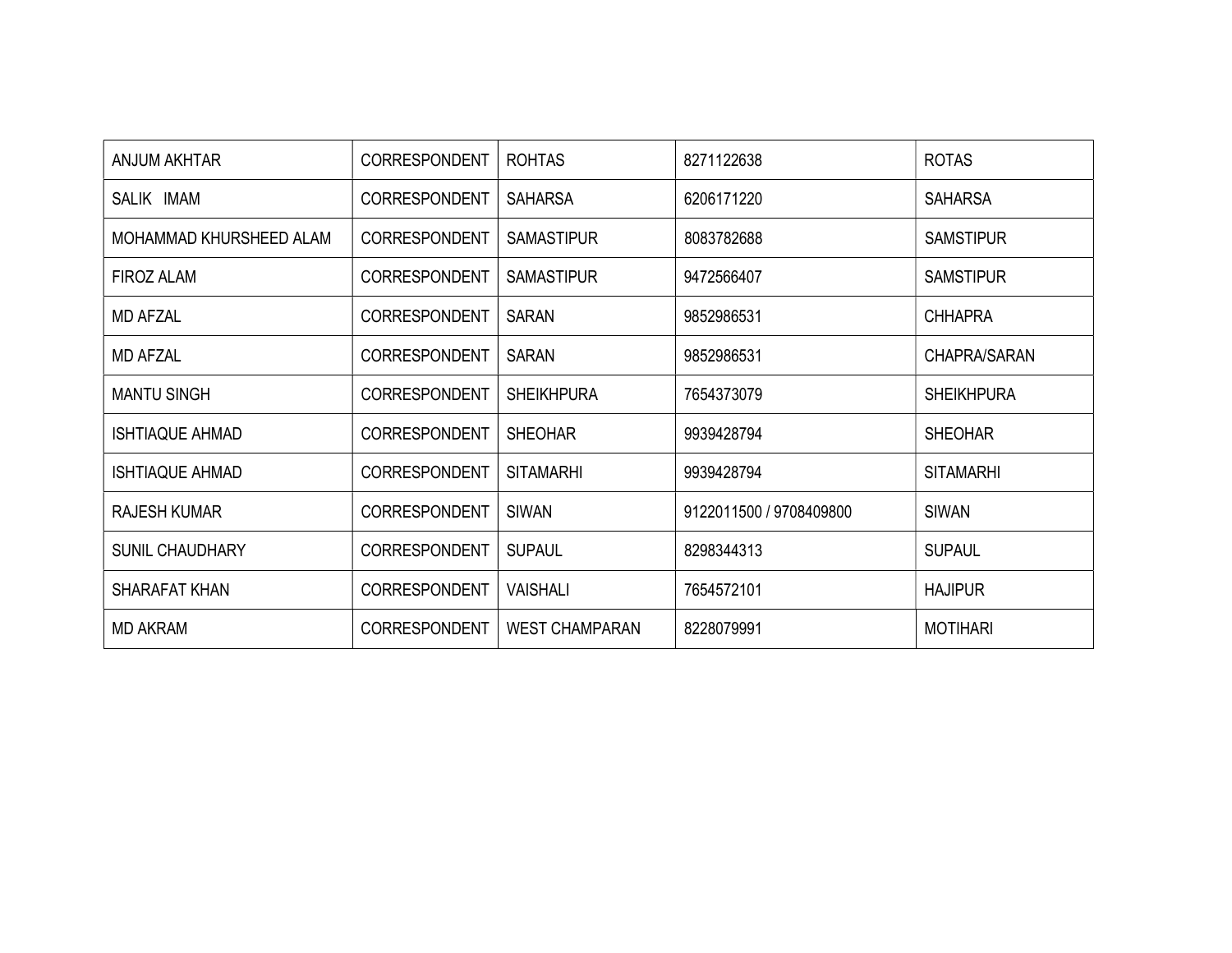

## TAASIR-REPORTER'S DIRECTORY

## STATE: JHARKHAND

website: https://taasir.com/ WhatsApp: +91-9431025219, Email: taasirranchi@gmail.com

#### LAST UPDATED ON 03-JUNE-2022

| <b>NAME</b>             | <b>DESIGNATION</b>   | <b>DISTRICT</b>   | MOB, NO.    | <b>REMARKS (IF ANY)</b> |
|-------------------------|----------------------|-------------------|-------------|-------------------------|
| NIHAL AKHTAR            | <b>CORRESPONDENT</b> | <b>BOKARO</b>     | 9471577022  |                         |
| <b>MINHAZ</b>           | <b>CORRESPONDENT</b> | <b>CHATRA</b>     | 7004065047  |                         |
| <b>ASLAM ANSARI</b>     | CORRESPONDENT        | <b>DHANBAD</b>    | 7070249856  |                         |
| <b>KARIM JEE</b>        | <b>CORRESPONDENT</b> | <b>JAMSHEDPUR</b> | 9334560077  |                         |
| RAHUL KUMAR             | <b>CORRESPONDENT</b> | <b>KHUNTI</b>     | 9264447906  |                         |
| <b>ATHAR</b>            | <b>CORRESPONDENT</b> | <b>LATEHAR</b>    | 9304641285  |                         |
| <b>NAQUI IMAM RIZWI</b> | <b>CORRESPONDENT</b> | <b>RANCHI</b>     | 9798396622  |                         |
| <b>NASIM</b>            | <b>CORRESPONDENT</b> | <b>RANCHI</b>     | 9835166821  |                         |
| <b>KUMAR GAURAV</b>     | <b>CORRESPONDENT</b> | <b>RANCHI</b>     | 8210128633  |                         |
| <b>WAKIL</b>            | <b>CORRESPONDENT</b> | <b>SIMDEGA</b>    | 77590252024 |                         |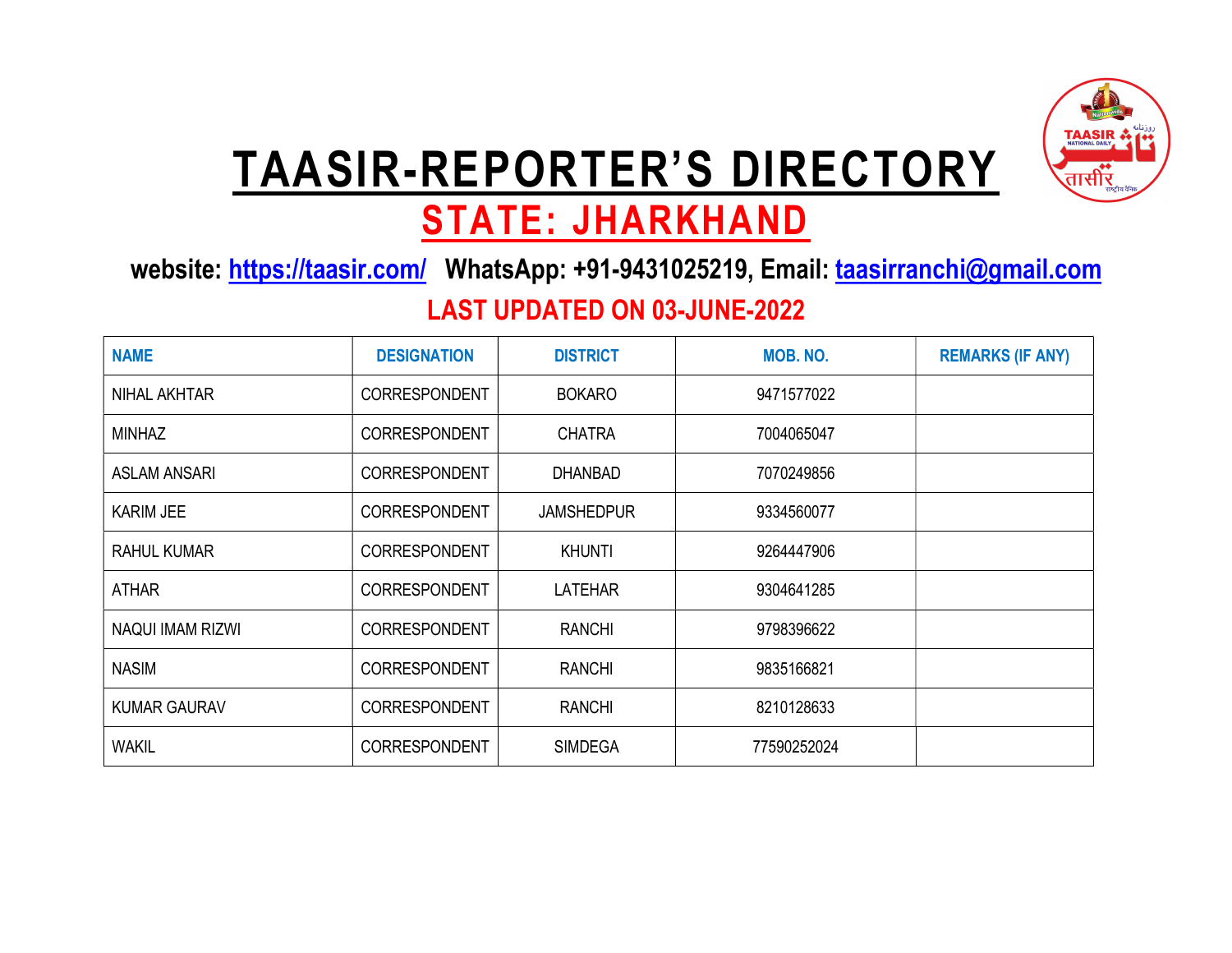

# TAASIR-REPORTER'S DIRECTORY

## STATE/UT: DELHI

website: https://taasir.com/ WhatsApp: +91-9431025219, Email: taasirdelhi@gmail.com

### LAST UPDATED ON 20-JUN-2022

| <b>NAME</b>             | <b>DESIGNATION</b>   | <b>DISTRICT</b>                  | MOB. NO.   | <b>WHATSAPP NO.</b> |
|-------------------------|----------------------|----------------------------------|------------|---------------------|
| AKIL AHMAD              | <b>CORRESPONDENT</b> | <b>ALIGARH</b>                   | 9359507542 | 9359507542          |
| KUNWAR ARIF ALI KHAN    | CORRESPONDENT        | ALIGARH                          | 9412175719 | 9412175719          |
| ADIL AZAM               | <b>CORRESPONDENT</b> | <b>DELHI</b>                     | 9818121969 | 9818121969          |
| DANIYAL KHAN            | <b>CORRESPONDENT</b> | <b>DEOBAND</b>                   | 9639132127 | 9639132127          |
| <b>GAUHAR SULTAN</b>    | <b>CORRESPONDENT</b> | <b>FIROZABAD</b>                 | 9411683545 | 9411683545          |
| MUKHTAR AHMAD FARDEEN   | CORRESPONDENT        | <b>HYDERABAD</b>                 | 9849251750 | 9849251750          |
| JAVID AHMAD DAR         | CORRESPONDENT        | J&K                              | 7006221834 | 7006221834          |
| <b>HASRAT CHAUDHARY</b> | <b>CORRESPONDENT</b> | <b>NOIDA</b>                     | 7500008701 | 7500008701          |
| PANKAJ KUMAR            | <b>CORRESPONDENT</b> | SHIKOHABAD &<br><b>FIROZABAD</b> | 9456609725 | 9456609725          |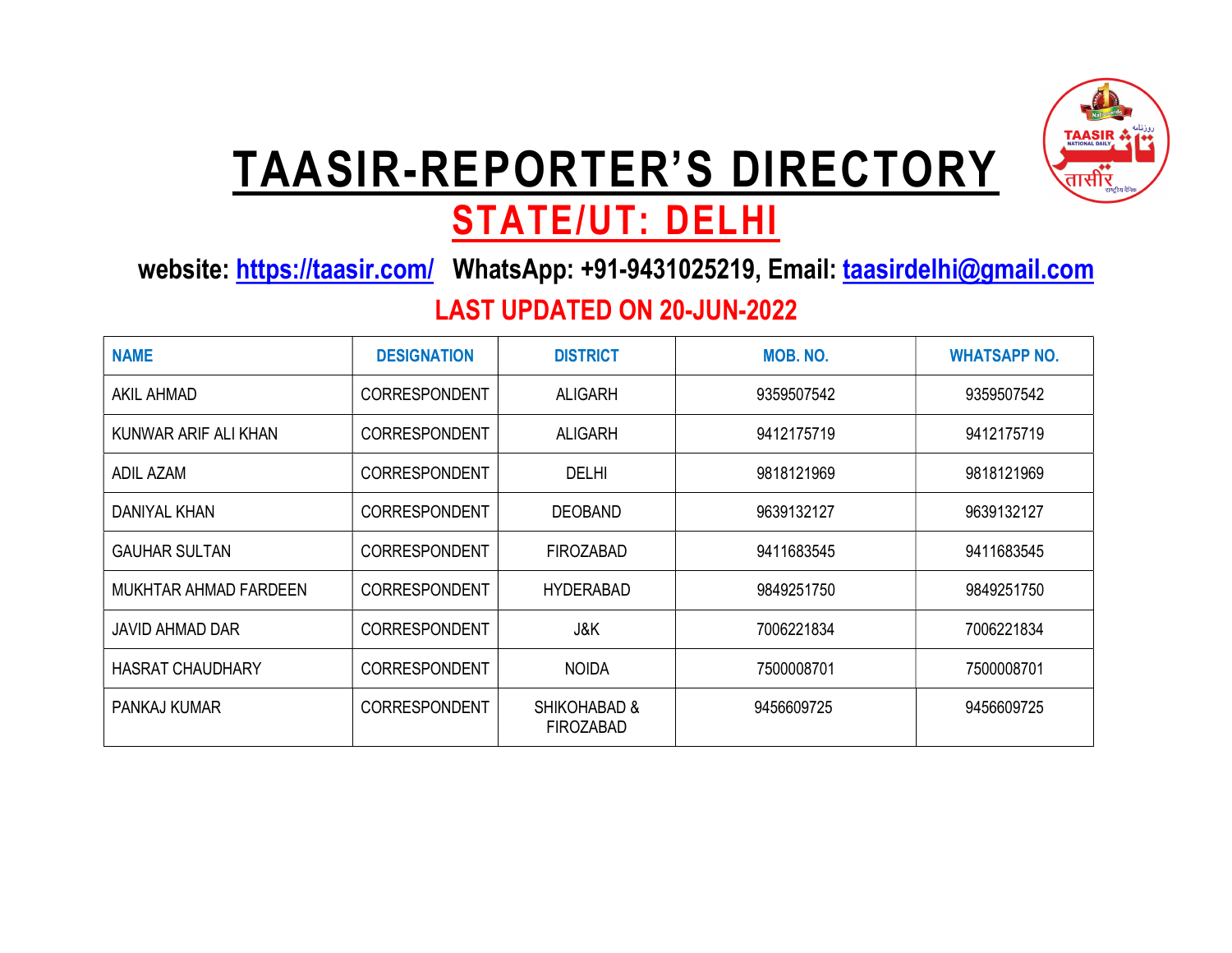### PLEASE NOTE:

IF YOU WISH TO WORK AS A REPORTER FOR TAASIR PLEASE PRINT AND FILL THE FORM BELOW AND SEND IT ALONG WITH LATEST PHOTOGRAPH IN EMAIL ATTACHMENTS: taasirnationaldaily@gmail.com

YOU MAY ALSO SEND VIDEOS IN EMAIL FOR TAASIR SOCIAL MEDIA PLATFORMS LIKE YOUTUBE, FACEBOOK, TWEETER, INSTAGRAM, TUMBLERS AND OTHERS. taasirnationaldaily@gmail.com

PLEASE WRITE THE FOLLOWING INFORMATION BEFORE SENDING YOUR VIDEOS

- 1. NAME
- 2. SEX
- 3. FATHER'S NAME
- 4. MOTHER'S NAME
- 5. DATE OF BIRTH
- 6. QUALIFICATIONS
- 7. EXPERIENCE
- 8. AADHAR NO.
- 9. PAN NO. (IF ANY)
- 10. MOBILE NO.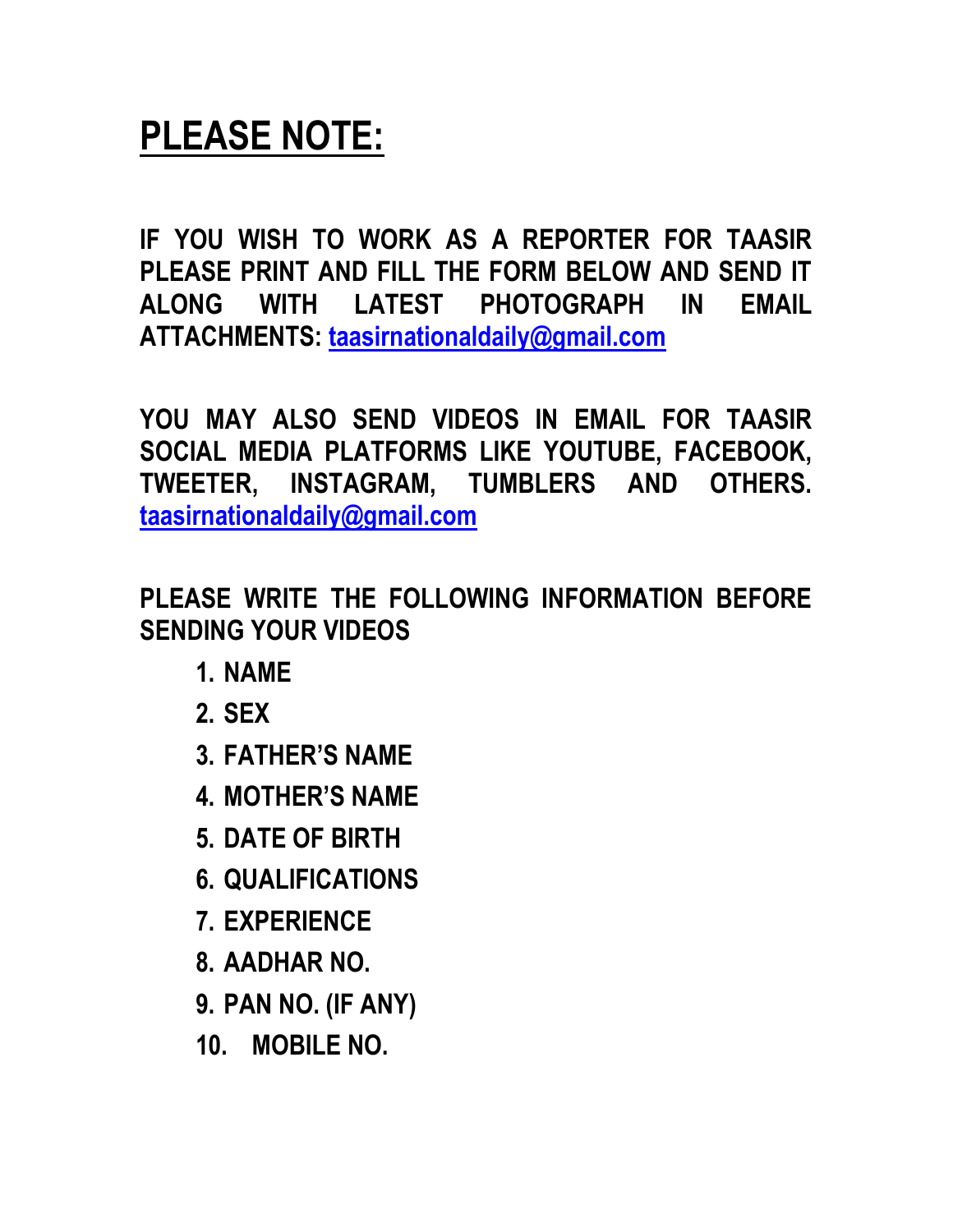

TAASIR

PASTE RECENT PHOTO

A NATIONAL URDU DAILY

website: https://taasir.com/

### FORM FOR PERSONAL DATABASE

| S.No. | <b>Description</b>                                                 |                      | <b>Details</b> |
|-------|--------------------------------------------------------------------|----------------------|----------------|
| 1.    | <b>APPLIED FOR THE PLACE</b>                                       | $\ddot{\phantom{a}}$ |                |
| 2.    | <b>POST/DESIGNATION</b>                                            | İ,                   |                |
| 3.    | Name                                                               | $\ddot{\cdot}$       |                |
| 4.    | Father's Name (Attached Aadhar Copy)                               | $\ddot{\cdot}$       |                |
|       | Mother's Name (Attached Aadhar Copy)                               | $\vdots$             |                |
| 5.    | Spouse Name (Attached Aadhar Copy)                                 | $\ddot{\cdot}$       |                |
| 6     | Date of Birth (Attach proof)                                       | $\ddot{\cdot}$       |                |
| 6A.   | <b>Blood Group</b>                                                 | $\ddot{\cdot}$       |                |
| 7.    | Qualification (If required use plane paper)<br>(Attach photo copy) | ÷                    |                |
| 8.    | Full Permanent Address (Attach proof)                              | $\ddot{\cdot}$       |                |
|       |                                                                    |                      |                |
|       |                                                                    |                      |                |
| 9.    | Full Corresponding/Local Address                                   | $\ddot{\cdot}$       |                |
|       | (Write Same if Permanent and Corresponding<br>address are same)    |                      |                |
| 10.   | Mobile No.                                                         | $\ddot{\cdot}$       |                |